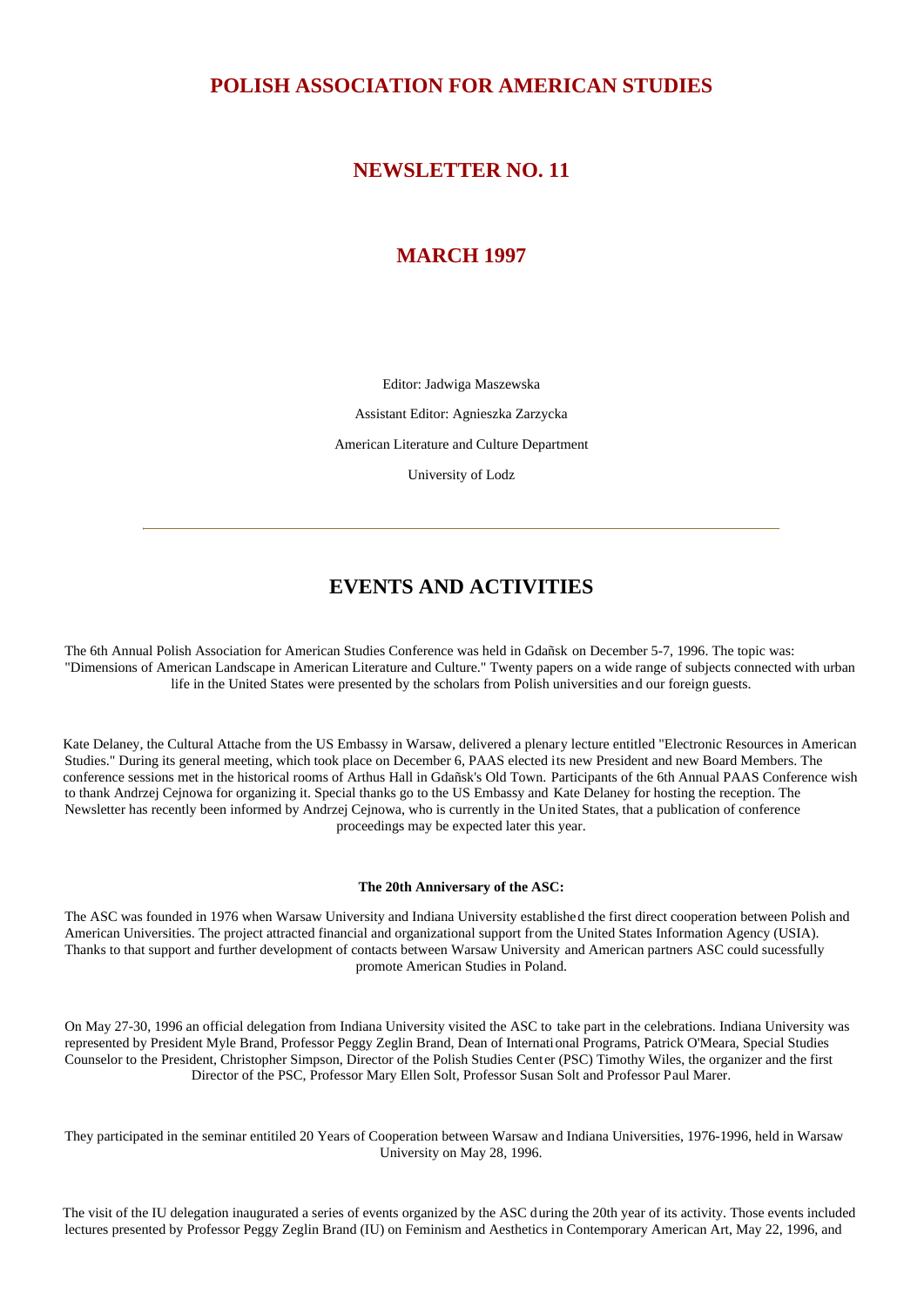On the occasion of the 20th Anniversary the ASC Library has received numerous donantions. Their special thanks go to the following publishers: Al Fine, Amber, Centrum Filmowe Graffiti, Czytelnik, Da Capo, Dom Wydawniczy Rebis, Geo Center, Interpress, Muza, Nasza Ksiegarnia, Novus Orbis, Noir Sur Blanc, Ossolineum, Panstwowy Instytut Wydawniczy, Polskie Wydawnictwa Ekonomiczne, Philip Wilson, Trio, Wiedza i Zycie, Wydawnictwa Artystyczne i Filmowe, Wydawnictwa SGH, Wydawnictwo Zysk i S-ka.

The Sabre Foundation donated 245 books. These are sets of textbooks to be used by the ASC students.

They are also very grateful to persons who supplied their library collection privately. These are: Marcin Rywin- for 58 video cassettes with American movies. Edward Malak, Ryszard Sosiñski, Zbigniew Kantotosinski, Ryszard Rapacki, Joseph Wagner, Mark Kulikowski, Ronnie Carter, Katarzyna Matuszewska, Jadwiga Szymczak, Boguslaw W. Winid.

After the American Center Library in Warsaw was closed in May, most of its circulation collection (5000 volumes) was transferred to the ASC Library. 4000 volumes are already on the shelves, the ASC librarians are cataloging the remaining books in order to make them available to the readers as soon as possible.

On May 24, 1996 for the third time the ASC organized a Warsaw University Fair for young graduates. This time among many firms offering jobs were: ABK, American Chamber of Commerce, Care SBAC, Cargill, Citibank, Ernst & Young, Johnson & Johnson, Office Depot, ORFE, Personnel Select, Sheraton Warsaw Hotel and Towers, Summit Computer International, Sodexho, Tempservice, Universal Express and Warsaw Business Journal.

#### **News from the American Literature Section, University of Warsaw**

During the last PAAS Conference in Gdañsk, 5-7 December 1996, two members of their Section were elected to the new Board of the Association : Agata Preis-Smith became one of the two Vice-Presidents, Tomasz Basiuk was elected as the new Treasurer. It was also decided that our Institute would organize and host the 1997 PAAS Conference, in cooperation with the Warsaw Fulbright Office and in honor of the 50th anniversary of the Fulbright program.

### **News from American Literature Department, UMSC, Lublin**

Jerzy Kutnik and Pawel Frelik took part in the 2nd Conference of Romanian Society for English and American Studies which was held on May 29-June 3, 1996 in Constanca. Both Polish participants presented papers.

Pawel Frelik took part in and presented a paper "Wild(er)ness of Technology" at a conference organized by the Institute of English and American Culture of University of Silesia in Szczyrk in May 1996.

### **News from American Literature and Culture Department, University of Lodz**

Agnieszka Salska delivered papers at the Annual American Literary Studies Conference in Miñsk in May 1996 on "Emily Dickinson Today" and at the Conference of International Society for Contemporary Literature and Theater in Salt Lake City, Utah in July 1996 on "Freedom and Form: Galway Kinnel's 'When One Has Lived a Long Time Alone'."

Agnieszka Salska was invited to give guest lectures on "The Poetry of Emily Dickinson's Letters" at College of William and Mary, Williamsburg, VA, and Washington and Lee University, Lexington, VA.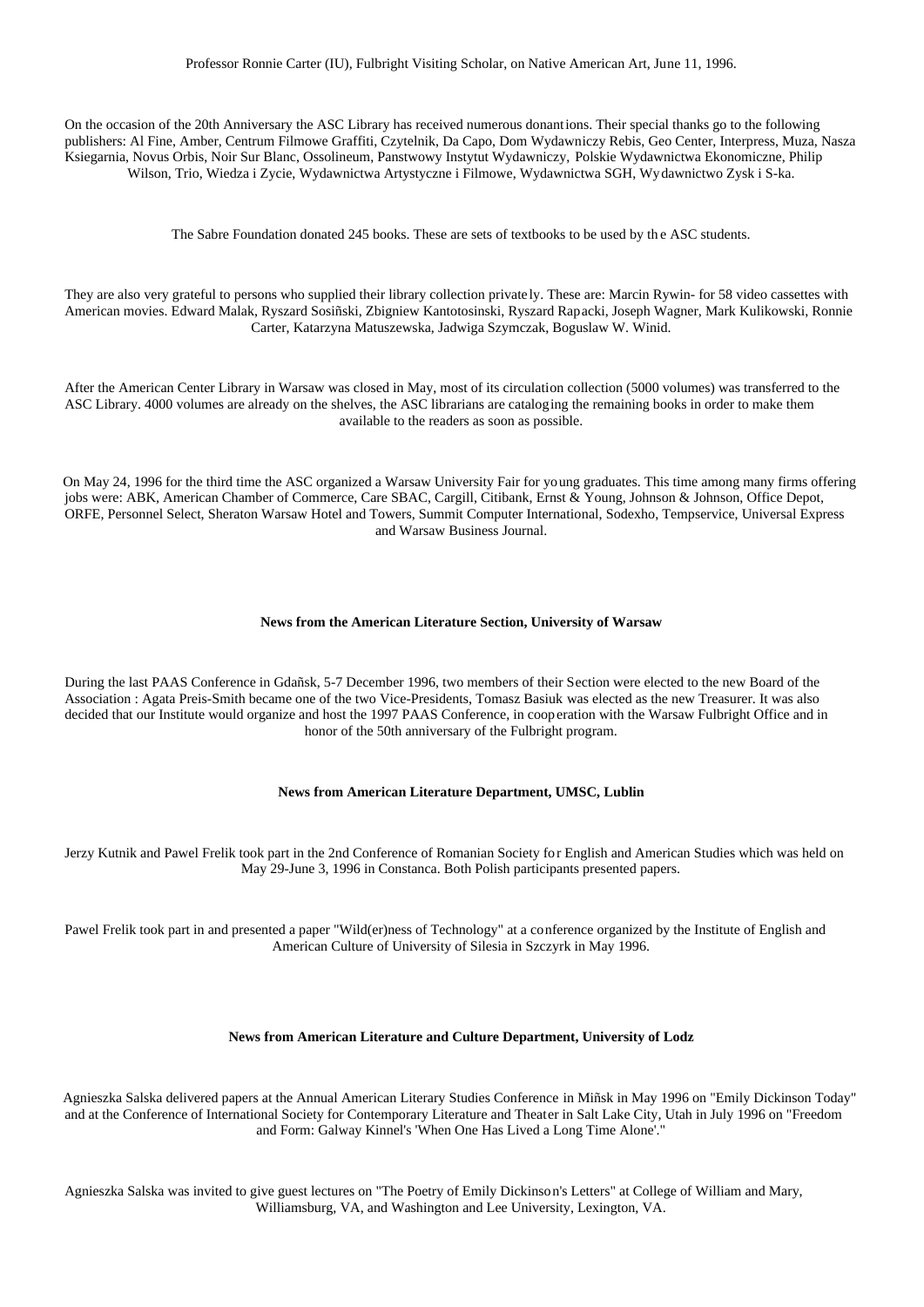Jadwiga Maszewska has been invited to take part in this year's conference of the Southern Studies Forum, "The Contemporary South and Its Background", which will take place in Odense, Denmark in August 21-24, 1997.

Zbigniew Maszewski will take part in an international conference of the Melville Society in Volos, Greece, July 2-6, where he will present a paper entitled: "The Myth of the Book in the Works of Herman Melville and Bruno Schulz."

#### **News from the North American Studies Center, University of Lodz**

In September 1996, Elzbieta H. Oleksy became a member of the editorial board of American Literary Scholarship (ALS), a research annual published by Duke University Press since 1963. She will be contributing a section "E astern European Contribution" to the ALS.

In September 1996, Elzbieta H. Oleksy became a member of the Steering Committee of the Women's Studies Center, University of Pittsburgh.

In the fall of 1996, Elzbieta H. Oleksy gave four talks in the US: "Transformation of Education in Poland," University of Pittsburgh, Sep 1996. "Women's Culture in Poland and the US South," University of Pittsburgh, Oct 1996."Women's Studies In Poland," University of Oregon and Oregon State University, Nov 1996.

In August 1996, Elzbieta H. Oleksy was awarded a grant for the realization of a three-year TEMPUS Joint European Project, "Modernization of Curriculum in International Studies." Oleksy's project, submitted as one of 178 projects from Poland in January 1995, was one of two successful Polish projects in the humanities. NAS, which coordinates the project, has two Polish partners: the Jean Monet Centre at the Nicholas Copernicus University, Toruñ and the Polish Radio SA, and three EU partners: Roehampton Institute, London, University of Joensuu, Finland, and University of Granada, Spain. The main activities undertaken in the project are: development of curricula in international media, international law, public speaking and presentations, and international business strategies; as well as, implementation of the European credit transfer system, and student and faculty mobility.

Agnieszka Borkowska & Tomasz Pludowski took part in the American Studies Colloquium "Pluralism in American Culture: Friction and Fruition," which was held in Olomunc, Czech Republic, on September 1-7, 1996.

Agnieszka Borkowska & Tomasz Pludowski represented NAS at the PAAS conference in Gdañsk and read their papers. The titles were respectively: "My Grandmother, My Mother; My Aunt, My Mother; My Sister, My Mother...:Black Surrogate Mothers in Three Contemporary American Novels" and "A Picture Is Worth a Thousand Words - Political Campaigning in the Television Era."

Wieslaw Oleksy who is continuing his Kosciuszko Foundation Scholarship at the department of Modern Languages and Literatures, SUNY at Buffalo, organized an evening of Szymborska's poetry reading in English and an exhibition of books and other publications by and about Szymborska in the main library of the University at Buffalo. He also met with the President of the Kosciuszko Foundation Chapter of Western New York, Mr. A. Smaczniak. A possibility of organization of summer schools for Polish students of American Studies was discussed and how Polish American organizations could help to run such summer schools.

Important visits at NAS: Kate Delaney, the Cultural Attache of the American Embassy in Warsaw, accompanied by Malgorzata Koszelew, USIS Warsaw, met with NAS faculty and discussed, among other topics, the setting up of AMERICAN READING ROOM (ARR) which will house the American Studies Collection donated to NAS by USIS Washington, D.C. The collection contains over 1000 books selected by leading Americanists in the USA. The ARR will be accessible to the general public. ARR will also function as NAS's library. The official opening of the facility is planned for November 14. 1997.

NAS was designed as one of the four centers in Poland which will be assisted by the Canadian Embassy in teaching and research about Canada. The decision was announced during S. Bogdan's (Canadian Embassy's Counsellor ) meeting with Elzbieta H. and Wieslaw Oleksy at NAS. NAS will also benefit from the deposit of a large collection of Canadian films and videos. Other important projects have also been discussed.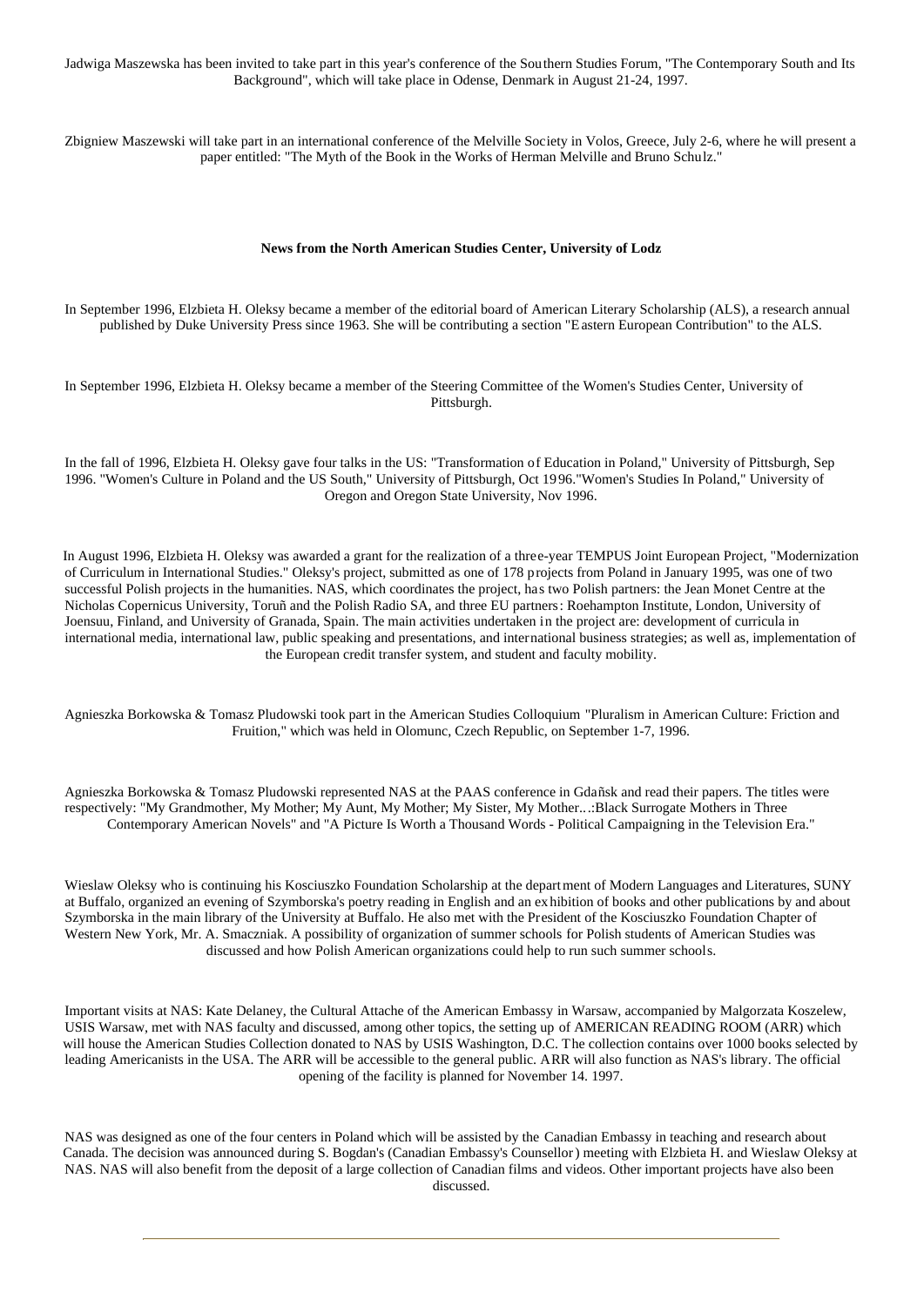## **GUEST LECTURERS**

Naomi Jacobs of the University of Maine (Orono) visited AL&CD, University of Lodz in November and gave a lecture on : "American Literary Utopias."

For the academic year 1996/97 ALS, Warsaw's Fulbright lecturer is Professor Susan Kurjiaka from Florida Atlantic University. She is teaching courses on nineteenth-century literature, Afro-American writing and women's writing.

Ms Cheryl Malcolm from Gdañsk University has been invited by ALS, University of Warsaw, to teach a course on contemporary Jewish American writiers.

## **NEW COURSES**

**Jerzy Durczak** (UMSC, Lublin) teaches this year a new course entitled: History of American Autobiography.

**Jerzy Kutnik** (UMSC, Lublin) teaches a new M.A. seminar entitled: Civil Rights Movement

**Sheila O'Brien**, this year's Fulbright Professor at the AL&CD, is leading a doctoral seminar on "Multicultural Dimensions of American Literature", and an undergraduate course on American Film of the 1950s.

NAS in the Cyberspace. NAS's students will be taking a course on "Ethnic and Racial Conflicts Resolution" which will be offered via INTERNET to eight American and four European universities. This unique possibility was arranged by Wieslaw Oleksy during his visit at W. Paterson College of New Jersey where he was hosted by V. Parrillo, chairperson of the Department of Sociology. The course will be jointly coordinated by **Wieslaw Oleksy** from SUNY at Buffalo and **L. Brunnell** at NAS.



**Krzysztof Andrzejczak**, *The Writer in the Writing : Author as Hero in Postwar American Fiction*., Lodz University Press, 1996.

Krzysztof Andrzejczak, "Lekkie znieksztalcenie widzenia," VERTE, *Gazeta Wyborcza*, Lodz, Feb 16, 1996.

Krzysztof Andrzejczak, "Cofajacy sie horyzont", VERTE, *Gazeta Wyborcza*, Lodz, May 10, 1996.

Krzysztof Andrzejczak, "Pisarz sterroryzowany," VERTE, *Gazeta Wyborcza*, Lodz, Oct 18, 1996.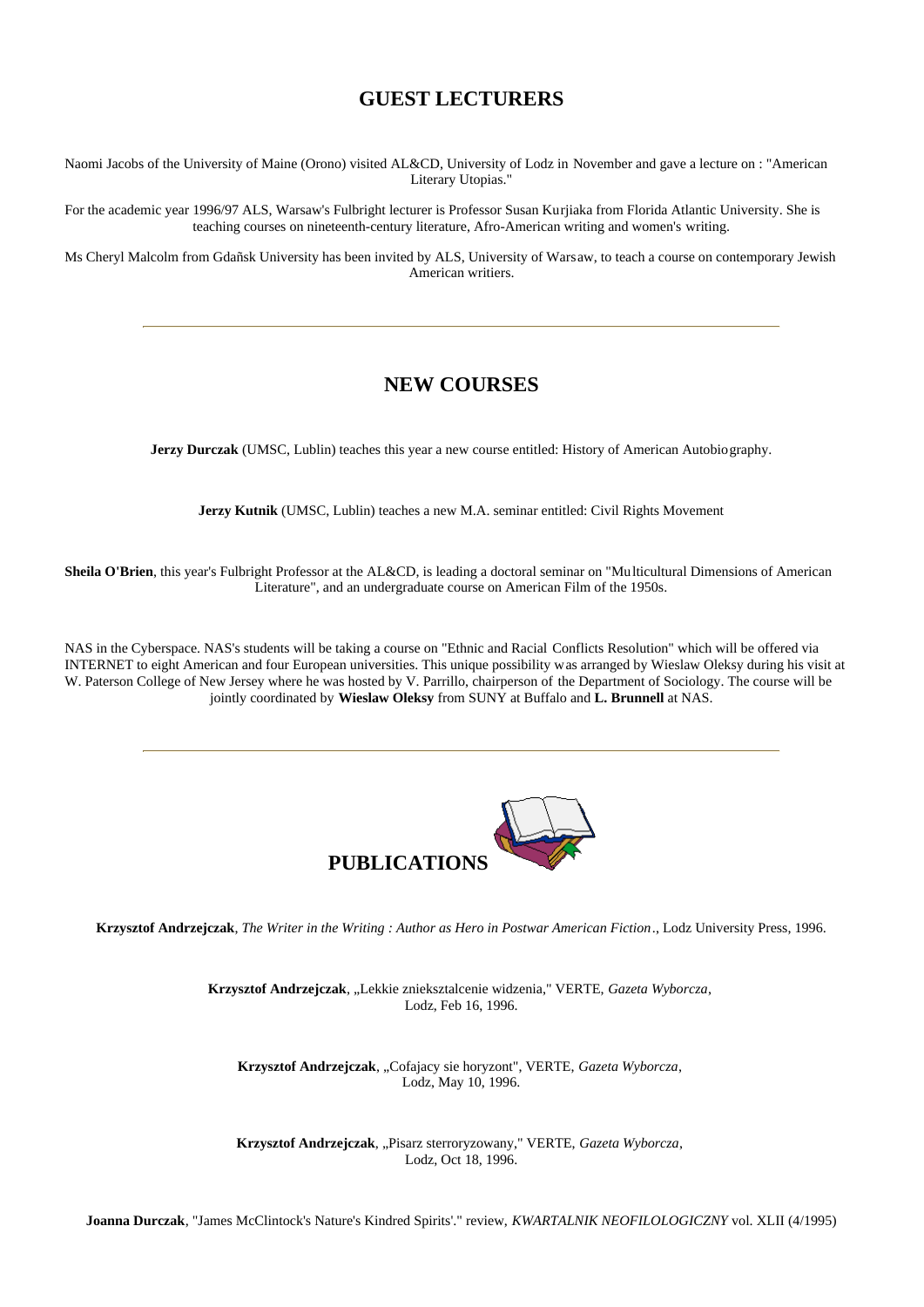**Jerzy Durczak**, "Eva Hoffman's Immigrant Autobiography: A Quiet Affirmation." in *The American Columbiad: "Discovering" America Inventing the United States*, ed. Mario Materassi, Maria Irene Ramalho de Sousa Santos, Amsterdam: VU University Press, 1996

**Jerzy Durczak**, "Raz jeszcze o Kosiñskim," *AKCENT* 3 (56), 1996

**Jerzy Durczak**, "Kosinski : The Final Chapter," review of James Park Sloan's Jerzy Kosiñski: A Biography. *AMERICAN BOOK REVIEW*, 1 (18), Oct-Nov 1996. (with Cezar M. Ornatowski)

**Pawel Frelik**, "Wild(er)ness of Technology," in *Images of Wildness*, University of Silesia Press (accepted for publication)

**Marek Jedliñski**

"Zwyrodnialy umysl." Tygiel Kultury : Feb 1996- review and analysis of Bret Easton E llis' novel American Psycho. It's a Polish version of paper presented at the annual PAAS conference in Oct 1995.

**Jerzy Kutnik**, "Johna Cage'a Cos i Nic," *LITERATURA NA SWIECIE*, 1-2, 1996. oraz ibid. "John Cage w Internecie.", "John Cage, kalendarium zycia i twórczosci", "W obronie Erika Satie." (tlum. wspólaut. Dorota Janowska)

**Jadwiga Maszewska's** article "Ecofeminist Themes in Marilynne Robinson's Housekeeping" appeared in vol.28 of *American Studies in Scandinavia* published by Odense University Press, Denmark.

**Jadwiga Maszewska's** article "Home and Homelessness in Tony Morrison's Beloved" was published in *Literatur in Wissenschaft und Unterricht*, a journal of the English Department at the University of Kiel, Germany.

A new book by Professor **Krzysztof Michalek**

was published in May of 1996. The book is entitiled Pod banderami Unii i Konfederacji. Wojna Secesyjna 1861-65 na morzach i rzekach (Under Union and Confederate Flags. The Civil War of 1861-65 on Seas and Rivers), Warsaw University Press, Warsaw 1996.

*Problematyka kobiet na swiecie*, ed., Wydawnictwo Uniwersytetu Lódzkiego, 1996. The volume is a selection of papers presented at the Teaching Women's Studies Conference organized by Elzbieta H. Oleksy at the University of Lodz in May 1993.

**Elzbieta H. Oleksy**. "Kraina Dixie," in Verte. Tygodnik kulturalny, *Gazeta Wyborcza* Oct 18 , 1996.

Prodeedings from workshops on "Freedom and Form: American Poetry 1946-96" co-organized by Agnieszka Salska and Esther Lochndorf will appear in print with the help of a grant from EAAS.

Several papers from last year's Jerzy Kosiñski conference co-organized by the AL&CD appeared in the May 1996 issue of "Tygiel Kultury" monthly.

**In print:**

Eds. **Agnieszka Salska & Marek Jedliñski**. *Jerzy Kosiñski. Man and Work at the Crossroads of Cultures*., Lodz University Press. Polish version: eds. **Agnieszka Salska & Grzegorz Gazda**. *Jerzy Kosiñski. Czlowiek i dzielo na skrzyzowaniu kultur*. (Da Capo)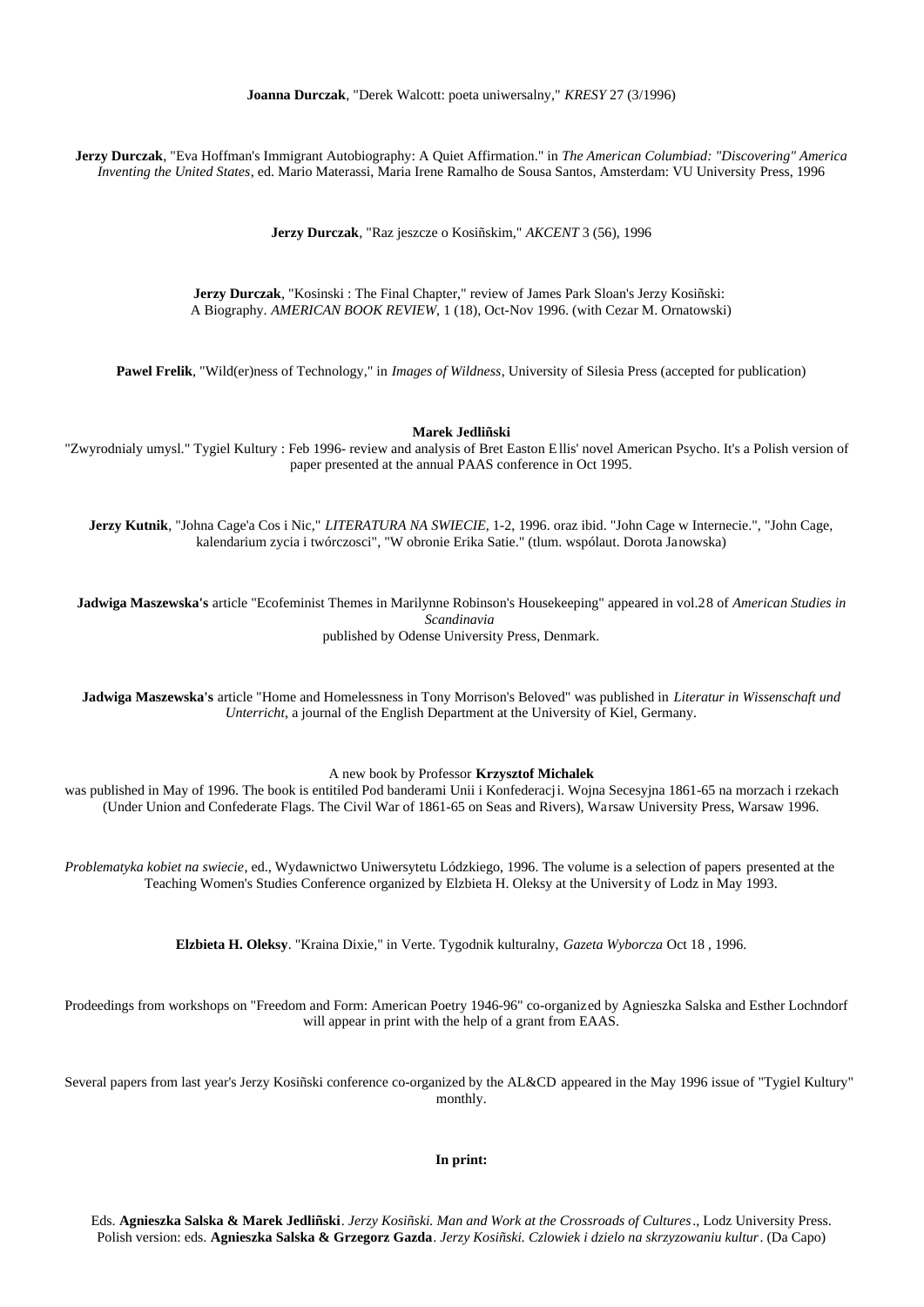**Agnieszka Salska** reviewed Christianne Miller's book Marianne Moore, Question of Authority in recent EAAS Newsletter.

**Agnieszka Salska**, "Jerzy Kosiñski - artysta naszego czasu," *Tygiel Kultury*, May 1996, Lodz.

Agnieszka Salska : "Emily Dickinson po polsku," Odra 7-8, July- Aug, 1996.

Agnieszka Salska : "Emily Dickinson in Polish - Recent translation." The Emily Dickinson Journal, vol.V, No. 2

# **CALL FOR PAPERS**

The International Conference **"THE UNIVERSITY IN THE TWENTY-FIRST CENTURY; PROSPECTS AND CHALLENGES"** Lodz: 14-17 November 1997 will have a section entitled: "American Perspectives on the Future of Higher Education." Deadline for the submission of paper title and a half-page abstract is March 30, 1997. Please get in touch with the conference chair, Wieslaw Oleksy at NAS.

Professor Elzbieta H. Oleksy has accepted an invitation to act as a contributor of the "East European" chapter of the AMERICAN LITERARY SCHOLARSHIP (Duke UP). Please submit copies of books you have authored or edited, articles, essays, interviews to be reviewed for the AMERICAN LITERARY SCHOLARSHIP by June 30, 1997.

The Bielorussian Association for American Studies, The American Studies Center of the European Humanities University, World Literature Department of the Minsk State Linguistic University with the support of USIS, Belarus have the honor to announce the 7th International Conference **THE EUROPEAN TRADITION VS AMERICAN EXPERIENCE** which will take place in Minsk in mid-May ,1997. Prospective contributors to the Conference can contact its organizers at the following address:

> Prof. Yuri Stulov American Studies Center European Humanities University 220000 Minsk, pr. F. Skaryny, 24 Bielarus. tel/fax: +00375 (17) 2768159 or 2367632

Deadline for applications is April 10, 1997.

### **FROM THE EDITOR:**

The next issue of the PAAS Newsletter is scheduled for June 1997. We warmly invite you to share with us any information concerning your research and activities in the field of American Studies. You may use the following address to contact the Newsletter:

| <b>ALC: U</b> |  |
|---------------|--|
|               |  |

Jadwiga Maszewska, Agnieszka Zarzycka American Literature & Culture Department University of Lodz Al. Kosciuszki 65 90-514 Lodz fax: 48 42 366337

e-mail : JAGAMASZ@Krysia.uni.lodz.pl